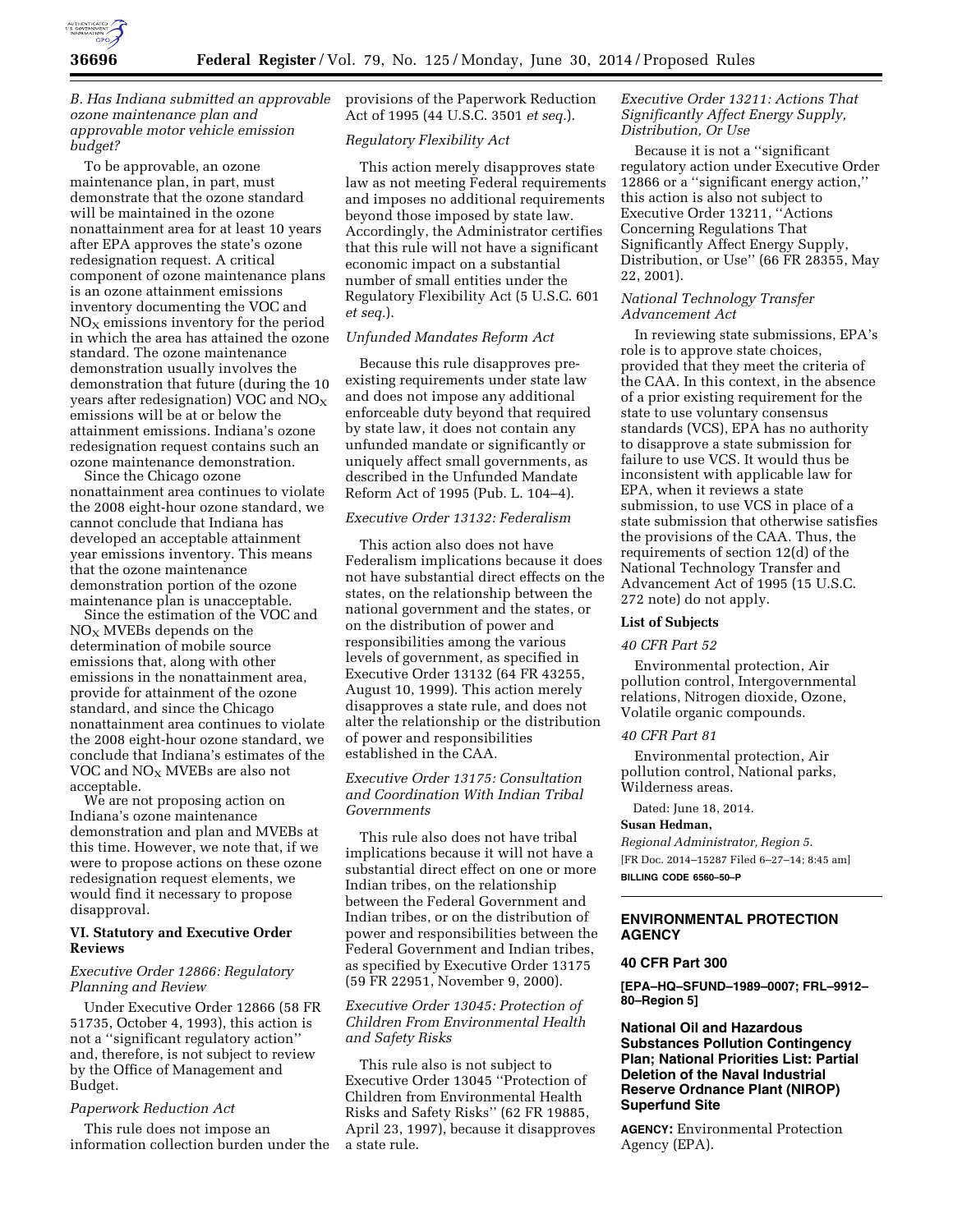## **ACTION:** Proposed rule; notice of intent.

**SUMMARY:** EPA Region 5 is issuing a Notice of Intent to Delete Operable Unit 2 (OU2) of the Naval Industrial Reserve Ordnance Plant (NIROP) Superfund Site (Site), located in Fridley, Minnesota, from the National Priorities List (NPL) and requests public comments on this proposed action. The NPL, promulgated pursuant to section 105 of the Comprehensive Environmental Response, Compensation, and Liability Act (CERCLA) of 1980, as amended, is an appendix of the National Oil and Hazardous Substances Pollution Contingency Plan (NCP). EPA with the concurrence of the State of Minnesota, through the Minnesota Pollution Control Agency (MPCA), has determined that all appropriate response actions under CERCLA at the OU, identified herein, other than operation, maintenance, and five-year reviews, have been completed. However, this partial deletion does not preclude future actions under Superfund.

EPA divided the NIROP Site into three portions, known as OUs, for ease of addressing its contaminant issues. This partial deletion pertains to the OU2 portion of NIROP, which includes all the unsaturated soils within the legal boundaries of the NIROP Superfund Site exclusive of unsaturated soils underlying the former Plating Shop Area (see Site Map in the SEMS ID 446572 document listed in the Deletion Docket for OU2). The following areas will remain on the NPL and are not being considered for deletion as part of this action: OU1 and OU3. OU1 includes the contaminated groundwater within and originating from the NIROP Superfund Site. OU3 includes all the unsaturated soils underlying the former Plating Shop Area.

**DATES:** Comments must be received by July 30, 2014.

**ADDRESSES:** Submit your comments, identified by Docket ID no. EPA–HQ– SFUND–1989–0007, by one of the following methods:

• *[http://www.regulations.gov:](http://www.regulations.gov)* Follow online instructions for submitting comments.

• *Email:* Sheila Desai, Remedial Project Manager, at *[desai.sheila@](mailto:desai.sheila@epa.gov) [epa.gov](mailto:desai.sheila@epa.gov)* or Theresa Jones, Community Involvement Coordinator, at *[jones.theresa@epa.gov.](mailto:jones.theresa@epa.gov)* 

• *Fax:* Gladys Beard at (312) 697– 2077.

• *Mail:* Sheila Desai, Remedial Project Manager, U.S. Environmental Protection Agency (SR–6J), 77 West Jackson Boulevard, Chicago, IL 60604, (312) 353–4150 or Teresa Jones, Community

Involvement Coordinator, U.S. Environmental Protection Agency (SI– 7J), 77 West Jackson Boulevard, Chicago, IL 60604, (312) 886–0725 or toll free at 1–(800) 621–8431.

• *Hand delivery:* Teresa Jones, Community Involvement Coordinator, U.S. Environmental Protection Agency (SI–7J), 77 West Jackson Boulevard, Chicago, IL 60604. Such deliveries are only accepted during the docket's normal hours of operation, and special arrangements should be made for deliveries of boxed information. The normal business hours are Monday through Friday, 8:30 a.m. to 4:30 p.m. CST, excluding federal holidays.

*Instructions:* Direct your comments to Docket ID no. EPA–HQ–SFUND–1989– 0007. EPA's policy is that all comments received will be included in the public docket without change and may be made available online at *[http://](http://www.regulations.gov) [www.regulations.gov,](http://www.regulations.gov)* including any personal information provided, unless the comment includes information claimed to be Confidential Business Information (CBI) or other information whose disclosure is restricted by statute. Do not submit information that you consider to be CBI or otherwise protected through *[http://](http://www.regulations.gov) [www.regulations.gov](http://www.regulations.gov)* or email. The *<http://www.regulations.gov>* Web site is an ''anonymous access'' system, which means EPA will not know your identity or contact information unless you provide it in the body of your comment. If you send an email comment directly to EPA without going through *[http://](http://www.regulations.gov) [www.regulations.gov,](http://www.regulations.gov)* your email address will be automatically captured and included as part of the comment that is placed in the public docket and made available on the Internet. If you submit an electronic comment, EPA recommends that you include your name and other contact information in the body of your comment and with any disk or CD–ROM you submit. If EPA cannot read your comment due to technical difficulties and cannot contact you for clarification, EPA may not be able to consider your comment. Electronic files should avoid the use of special characters, any form of encryption, and be free of any defects or viruses.

*Docket:* All documents in the docket are listed in the *[http://](http://www.regulations.gov) [www.regulations.gov](http://www.regulations.gov)* index. Although listed in the index, some information is not publicly available, e.g., CBI or other information whose disclosure is restricted by statute. Certain other material, such as copyrighted material, will be publicly available only in the hard copy. Publicly available docket materials are available either

electronically at *[http://](http://www.regulations.gov)*

*[www.regulations.gov](http://www.regulations.gov)* or in hard copy at: • U.S. Environmental Protection Agency Region 5, 77 West Jackson Boulevard, Chicago, IL 60604, Phone: (312) 353–1063, Hours: Monday through

Friday, 8:30 a.m. to 4:30 p.m. CST, excluding federal holidays. • The Navy has set up an online

repository for the NIROP Superfund Site at the link below. Please click on the Administrative Record File link to see all the documents. *[http://go.usa.gov/](http://go.usa.gov/DyNY) [DyNY](http://go.usa.gov/DyNY)* 

• The Minnesota Pollution Control Agency also has an information repository for the NIROP Superfund Site at their offices: 520 Lafayette Road, St. Paul, MN 55155. Call 651–296–6300 or toll-free at 800–657–3864 to schedule an appointment.

# **FOR FURTHER INFORMATION CONTACT:**

Sheila Desai, Remedial Project Manager, Environmental Protection Agency (SR– 6J), 77 West Jackson Boulevard, Chicago, IL 60604, (312) 353–4150, *[desai.sheila@epa.gov.](mailto:desai.sheila@epa.gov)* 

**SUPPLEMENTARY INFORMATION:** In the ''Rules and Regulations'' section of today's **Federal Register**, we are publishing a direct final Notice of Partial Deletion for OU2 of the NIROP Superfund Site without prior Notice of Intent for Partial Deletion because EPA views this as a noncontroversial revision and anticipates no adverse comment. We have explained our reasons for this deletion in the preamble to the direct final Notice of Partial Deletion, and those reasons are incorporated herein. If we receive no adverse comment(s) on this partial deletion action, we will not take further action on this Notice of Intent for Partial Deletion. If we receive adverse comment(s), we will withdraw the direct final Notice of Partial Deletion, and it will not take effect. We will, as appropriate, address all public comments in a subsequent final Notice of Partial Deletion based on this Notice of Intent for Partial Deletion. We will not institute a second comment period on this Notice of Intent for Partial Deletion. Any parties interested in commenting must do so at this time.

For additional information, see the direct final Notice of Partial Deletion which is located in the ''Rules and Regulations'' section of this **Federal Register**.

#### **List of Subjects in 40 CFR Part 300**

Environmental protection, Air pollution control, Chemicals, Hazardous waste, Hazardous substances, Intergovernmental relations, Penalties, Reporting and recordkeeping